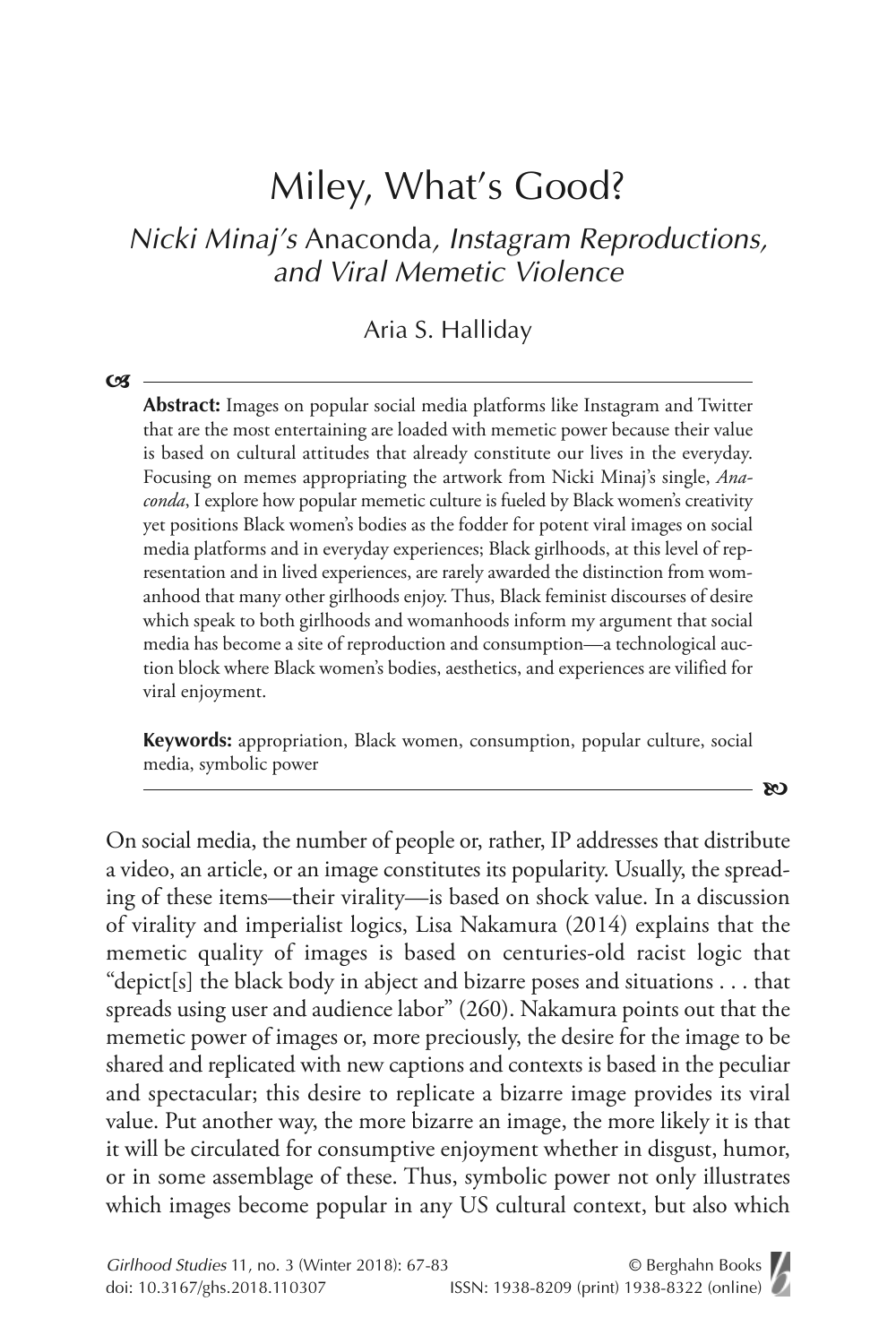bodies, including those of girls, constitute US cultural ideologies of the bizarre and the abject.

The sharing of these images over and over, usually out of context and with little framing of their original referent, becomes part of the ever growing databases that Twitter, Facebook, and other applications use algorithmically to associate an emotion or idea like excited, angry, or tired predominantly with Black<sup>1</sup> people for the ease of what Lauren Jackson calls "digital blackface" (Jackson 2017: n.p.). Yet, concepts such as love, sadness, and happiness are visually carried by the associative algorithmic connections to whiteness (Ngai 2005; Noble 2018). The movement of these memes (and gifs) is based in "memetic power" or "the power to amuse or garner 'likes' from friends sharing a social networking service or image boards" (Nakamura 2014: 261). Beyond friends sharing on social media, global conversations and attitudes towards popular ideas are also fueled by the constant sharing of images digitally; issues built on globalization such as immigration, global health or disaster crises, and tourism are led by what I call the image economy on social media sites. I contextualize the term image economy and its particular relationship to visuality principally through the scholarship of Deborah Poole (1997) and Nicholas Mirzoeff (2011). Poole (1997) pushes against the familiar discourse of the gaze, positing instead that ways of seeing are built on ideological and political constructions of individuals and groups of people against white, European ideals. This reconsideration of discourse as the construction of what is seen through the lenses of power and privilege is what Mirzoeff (2011) refers to as "countervisuality" (24) in his work.

Memetic power is imbedded also in logics of racial and gendered violence that predate enslavement and yet have "infected" (Nakamura 2014: 269) the ways in which we engage with each other online through symbolic power. In many ways, viral images on platforms like Instagram, Twitter, and the now-defunct Vine are caustic reminders of the discourses of a postracial and postfeminist United States in the twenty-first century; successfully fortified and spread in political, economic, and legal spheres, these viral images further constitute ideas around race, gender, sex, sexual expression, ability, religion, and nationality. To use a phrase from Limor Shifman's (2014) article title, the "cultural logic" of virality, the ideals that maintain white supremacist, anti-black, homophobic, and misogynist attitudes that are maintained in the exchange of popular images, are built into the memetic power proved by the very lack of context these images have (Kanai 2016). The images, including those of girls, that we find most appalling, entertaining, and problematic are circulated and recirculated because the cultural attitudes that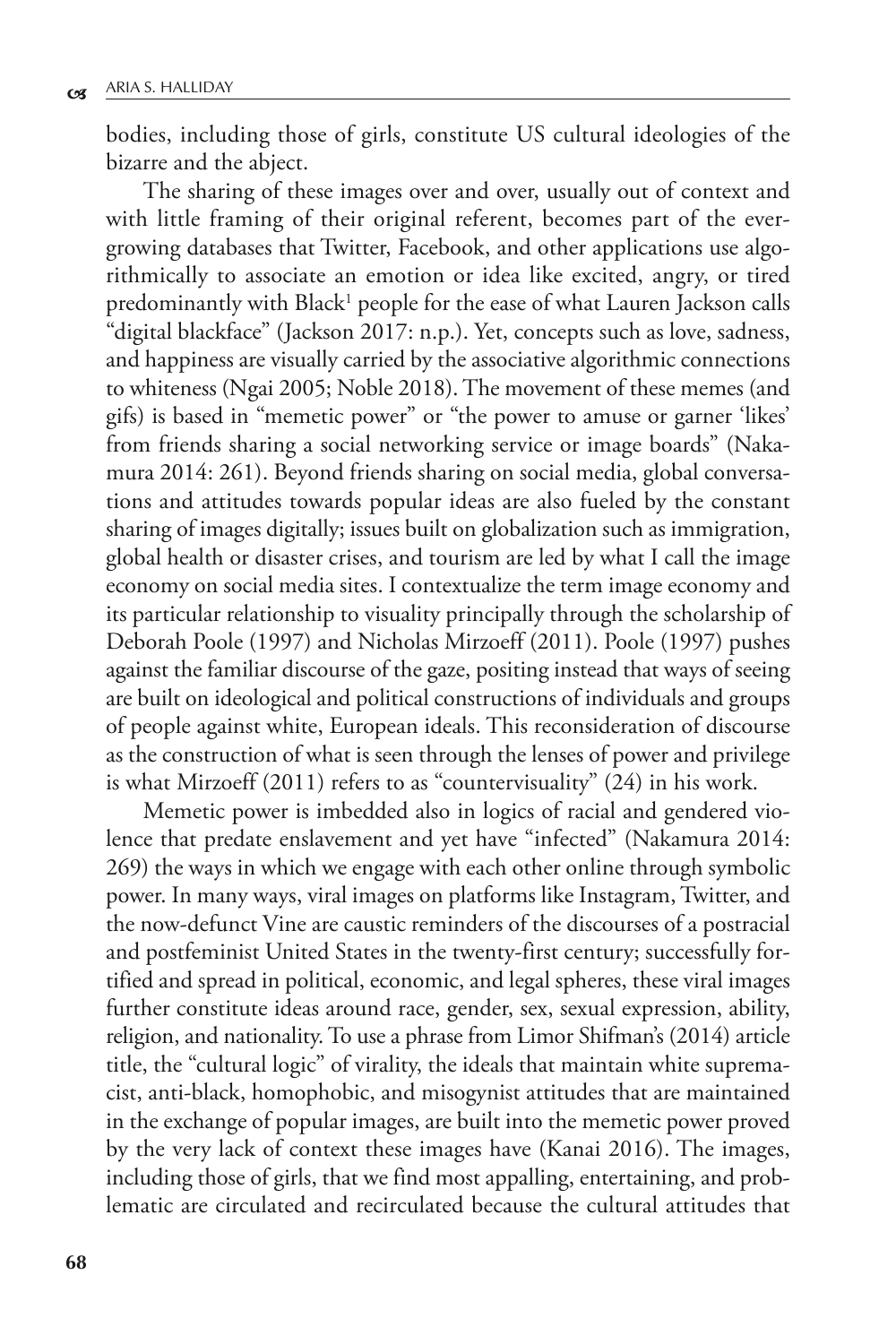already constitute our everyday lives reinforce our ideas of disgust and abjection in the realm of images on social media platforms.

In this article, I consider how social media reproduces the pleasures and miseries Black girls and women experience in the US through viral reification. Viral reification is a two-part yet intertwined process: the process of commodification through the recycling of demonizing ideas and concepts in digital spaces; and objectification through the denial of humanity in regurgitated racist and misogynist images. Regardless of age, Black women and girls are subjected to this process; via the history of capitalism, they are made into objects and sold. Thus, the sexualization of girls and women works in tandem to construct representations of Black female bodies in popular visual culture. Furthermore, Nicki Minaj as a pop culture icon is a feminized form of culture and thus her representation speaks to both girls' and women's culture, particularly in the ways in which she performs girlishness as a distinct part of her persona. As Minaj herself plays with the blurred boundaries of girlhood and womanhood through Barbification, I problematize the distinction between childhood and adulthood for Black girls and women in US visual culture and consider the stakes of appropriation.

Focusing on memes appropriating Nicki Minaj's *Anaconda* cover photo and her public responses to these memes, I explore how popular memetic culture—at the intersections of discourses on Black women's bodies, feminism, sexuality, desire, and performance—positions these bodies as the most potent viral images on social media platforms. Constructed as hilarious, absurd, or disgusting, viral images of Black women and girls recirculate stereotypical characteristics (like loud, either asexual or hypersexual, intimidating, and aggressive) of Black women that Patricia Hill Collins described in 1990. Black feminist discourses of desire and Pierre Bourdieu's (1993) "symbolic power" (39) inform the ways in which I explore how memes promote the objectification and spectacularity of Black women's bodies to get likes, shares, and, eventually, money.<sup>2</sup> Although lacking an intersectional critique of how women of color are represented in mass media, Gaye Tuchman (1978), too, points to how tokenized representation has an impact on the overall symbolic power of representation. Sparse representations of Black women and girls in the mass media make Minaj's salience and appropriation that much more important to our understanding of the consumption of Black bodies in social media contexts in the twenty-first century. Through the symbolic meaning-making of virally circulated images, social media has become a site of reproduction and consumption, desire and misery for Black girls and women in the US—a technological auction block where their bod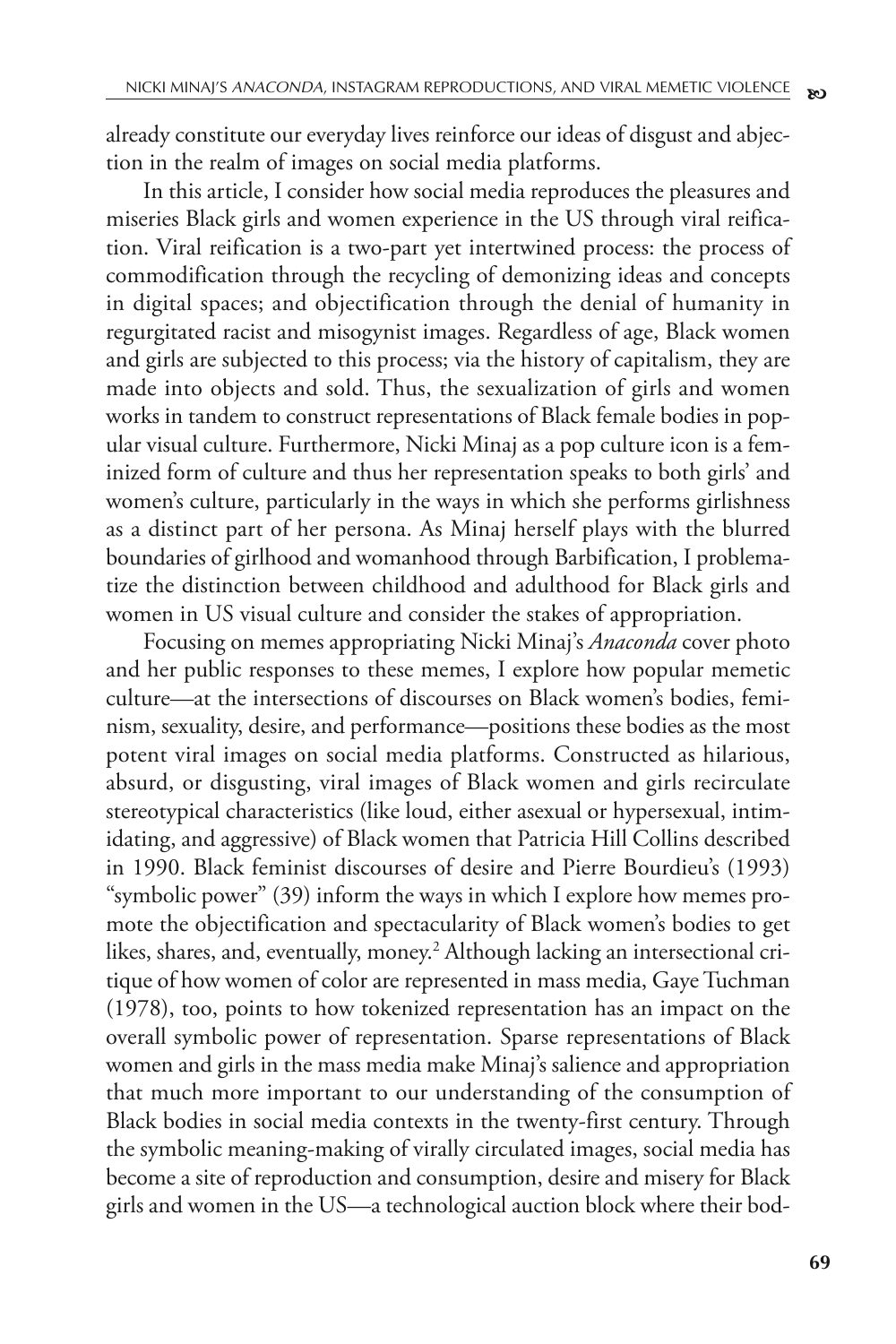ies, aesthetics, and beliefs are accosted for the sake of viral enjoyment. These representational politics further compound the lack of distinction afforded Black girls in relation to Black women. I frame my understanding of symbolic power as it relates to meaning-making for analyzing Black women's bodies in memes online, the rise of what I have termed Nicki Minaj's "anaconda feminism" through her symbolic performances, and the use of her body online in the wake of her *Anaconda* song's popularity (Halliday 2017). I conclude with a discussion of both the pleasure and misery of Black girls' and women's lives digitally because of the implications of digital appropriation for their lives more broadly.

#### **Making Images Mean**

Through symbolic power, images illuminate latent ideologies that regularly circulate throughout society. This power "consists of the power to make something exist in the objectified, public, formal state which only previously existed in an implicit state," as well as "the power to make groups and to consecrate and institute them" (Bourdieu 1993: 14). The symbolic gains power through systems of interpretation in any society, while the relationships between systems of meaning allow for more complex interpretations the making of meaning. Explained differently, the symbolic material (here, images) are given power in society by how they are interpreted, used, and reinterpreted by different people and over time. Images are made to mean through the constant referential work of language and the performance of media to associate images (or events) with particular words and ideas. Stuart Hall ([1982]1998) explains that this meaning-making work is intrinsically ideological and therefore the site of fraught struggle, especially for those who have power and those who do not. John Storey (2009) further explains that ideology constructs the purpose and interpretation of popular culture. Because ideology "conceals the reality of subordination for those who are powerless" (3–4), culture that is liked by the people or is widely circulated extends ideas of power, oppression, and subordination. The struggle for meaning—for example, understanding a black hoodie as a marker of degeneracy and violence rather than as a piece of clothing—is the main site in which Western societies are constructed and maintained.

Symbolic power, then, is constituted only in relation to the society in which the symbols exist. Symbols (such as images) receive and retain meaning in particular sociohistorical contexts and, therefore, construct groups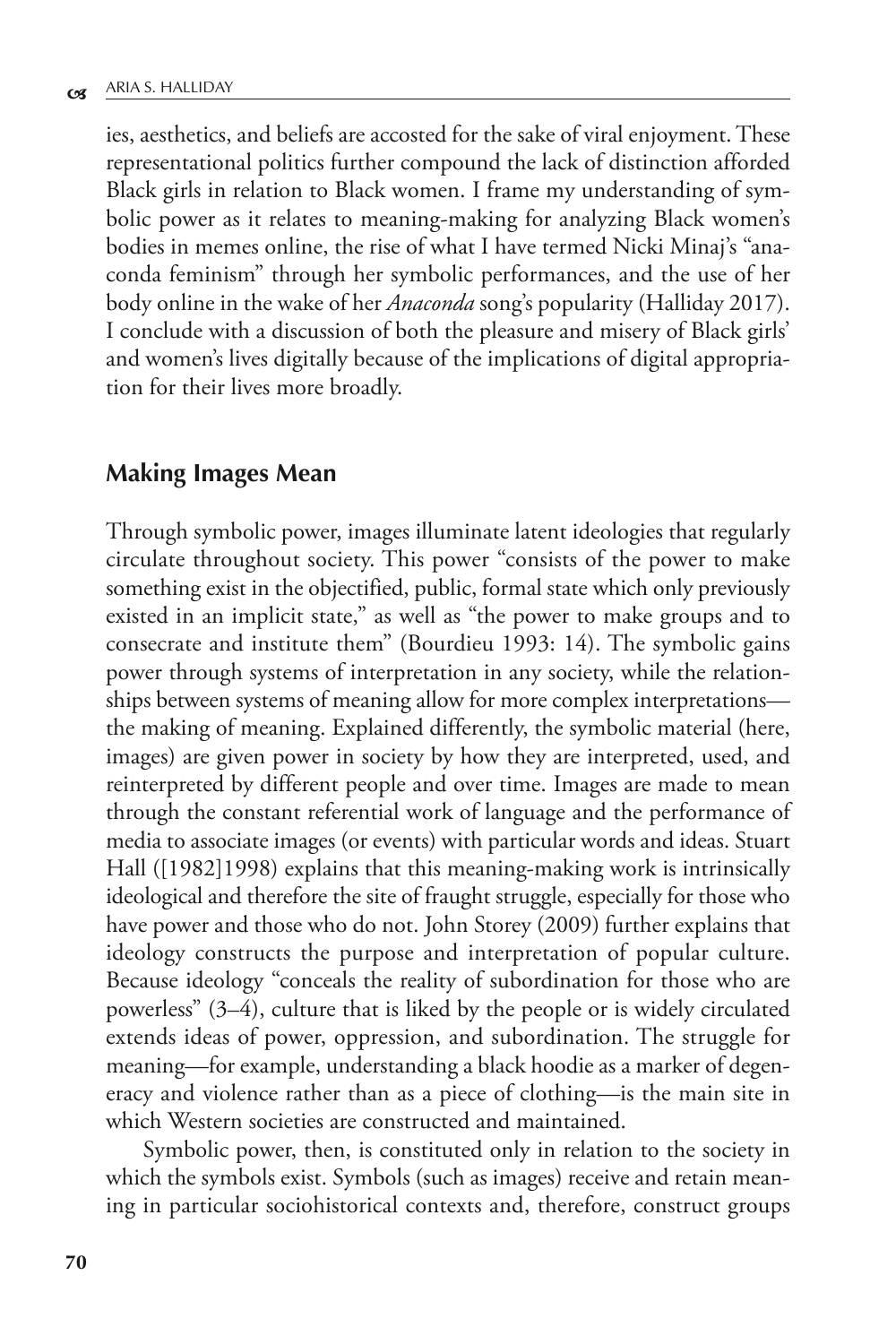through the institutionalization of this meaning.<sup>3</sup> The circulation of an image, detachment from the original context, and recirculation of the same image constitutes a new arena of meaning-making between the powerful and the powerless because of the possibility of these images being shared rapidly and globally. Hall (1992) notes that "it is only through the way in which we represent and imagine ourselves that we come to know how we are constituted and who we are" (33). Popular culture, then, provides the area in which we learn our identities and how society constructs us based on those identities even as we may construct ourselves differently from those pop culture examples. Therefore, marginalized and oppressed people as well as those centered and celebrated find their place in society through the ways in which they are seen and not seen in popular culture.

Symbolic power is of particular use to my discussion of Black girls' and women's digital lives because Black women construct their identities with and against the grain of social media reproductions of Black female bodies and experiences as do Black girls (insofar as they are permitted to), while they are also constituted through these symbolic representations. The inherent harm of the "glass closet" (284–285)—the hypervisible containment of Black bodies in US society in search of homosexuality that C. Riley Snorton (2014) argues is used to surveil Black queer celebrities—is exacerbated by social media through the ways in which proximity to blackness (and therefore abjectness) is "proved" by its ability to be seen or applied whether queer or not. Posts on social media are highly invested in the visual markings of blackness, what Snorton calls "public panopticism" (284), and, in particular, how Black female bodies are displayed. Constant surveillance and search for Black girls' and women's abnormalities and abjectness become the basis for many of the social media conversations on Instagram and Twitter. This means, then, that viral images create and sustain viral power because of the perceived ability to "see" Black female bodies in ways that one cannot on a regular basis and outside of digital spaces. The quality of mimesis—the belief, in this case, that what we see as digital representation is wholly representative of marginalized people rather than a performance or individual act—that occurs on social media provides the bridge that connects economic, social, and political marginalization of Black women to misrepresentation and demonization of Black women's bodies digitally. Because Hall (1992) points out that "there is no escape from the politics of representation" (30), I am interested in how particular social media platforms encourage users' ability to create, distort, and disperse fabricated images of Black women and girls. Jacques Derrida's (1988) construction of "play" (90) in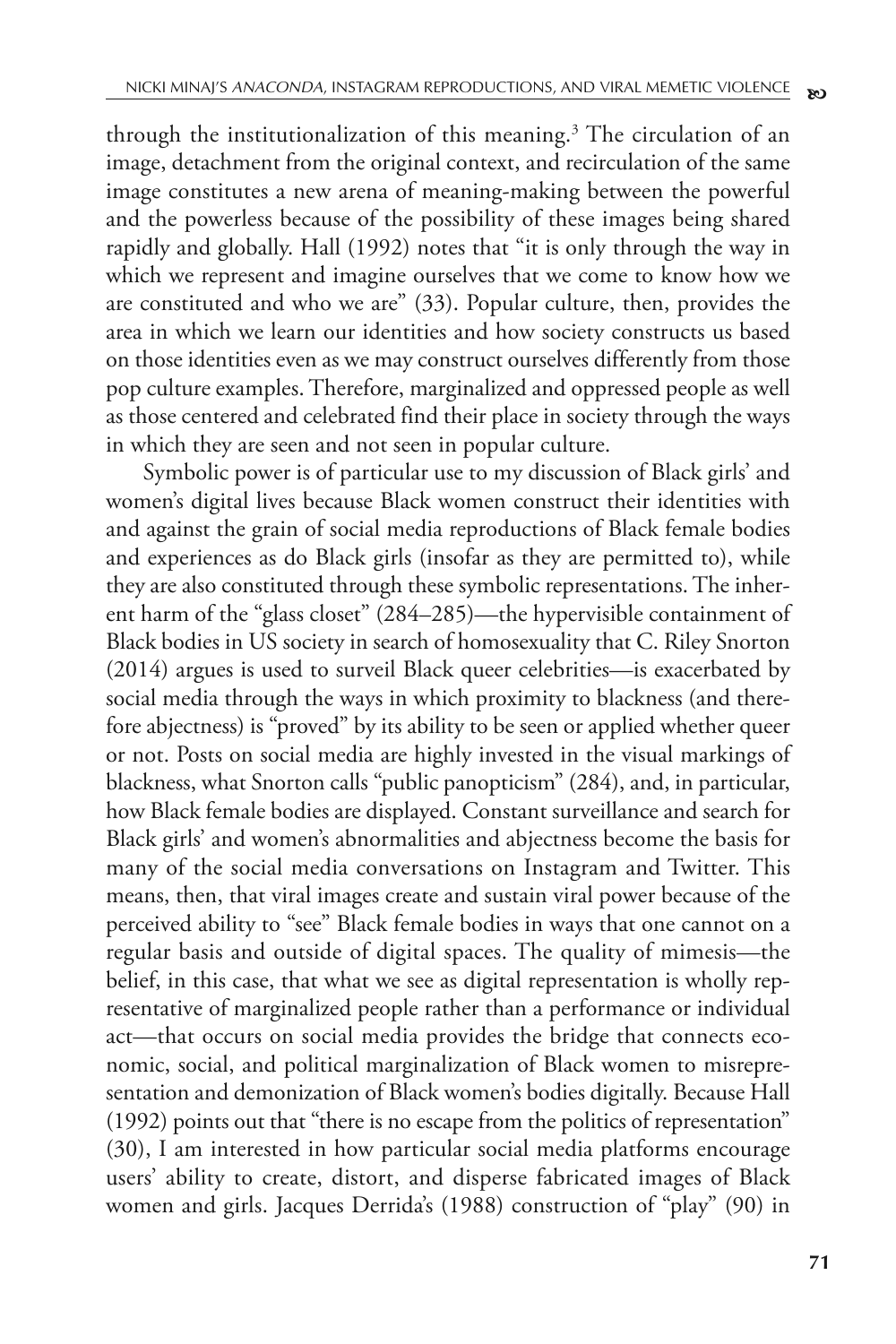meaning-making is at work through the virality of images of Black women; play in this sense enhances our understanding of both popular culture and black femininity, while also framing the ways in which digital cultural attitudes affect the lived experiences of Black girls and women. Play in this sense is based on the ways in which the struggle for meaning and who wins that struggle construct the ability to shift the meaning of a sign. If the digital world constructs our meaning-making in the everyday and vice versa, what recourse do Black women have for the creation and distortion of their bodies, experiences, and knowledges?

#### **Pink Wigs and Pinkprints: Nicki's Anaconda Feminism**

As a real-life Barbie-Princess doll, Nicki Minaj is constantly interrogated about how her cultural products represent parts (or all) of who she is beyond her performances. Although I do not believe or argue that Nicki Minaj is an anomaly in her use of US American white supremacist and patriarchal ideals of femininity to launch her career, other musical icons of color like Mariah Carey, Brandy, Christina Aguilera, and Lil' Kim or even white icons like Britney Spears, Gwen Stefani, and Madonna have not been as successful in maintaining their alternative image associations, while also straddling musical genres, particularly hip-hop and pop. Minaj combines and manipulates the symbolic resonances of these other musical icons and recurring US American narratives of femininity that she closely associates with girlhood in her performance of herself as Barbie and her fans as Barbz, even though she does not fit the mold visually. Sara Baartman, from South Africa, was once one of the most popular of the African women who were taken to Europe for freak shows and human zoos; even after her death, Baartman's body was dismembered and displayed in jars in Parisian museums. Sojourner Truth's "Ain't I a Woman" speech recounts the ways in which enslavement made objects out of Black women. As global representations of Black women through the relationship of colonialism to the commodification of Black female bodies, Baartman and Truth together contextualize Minaj's own display in US cultural spaces. Being a Black woman, whose large breasts and butt are constantly ogled, and her so-called complicated sexuality, and hip-hop bravado interrogated, and judged (not unlike what happened to Sara Baartman<sup>4</sup> and Sojourner Truth), Nicki Minaj disrupts simple renderings of her popular imagery by scholars and music critics alike. Simply put, she has become iconic because of her asso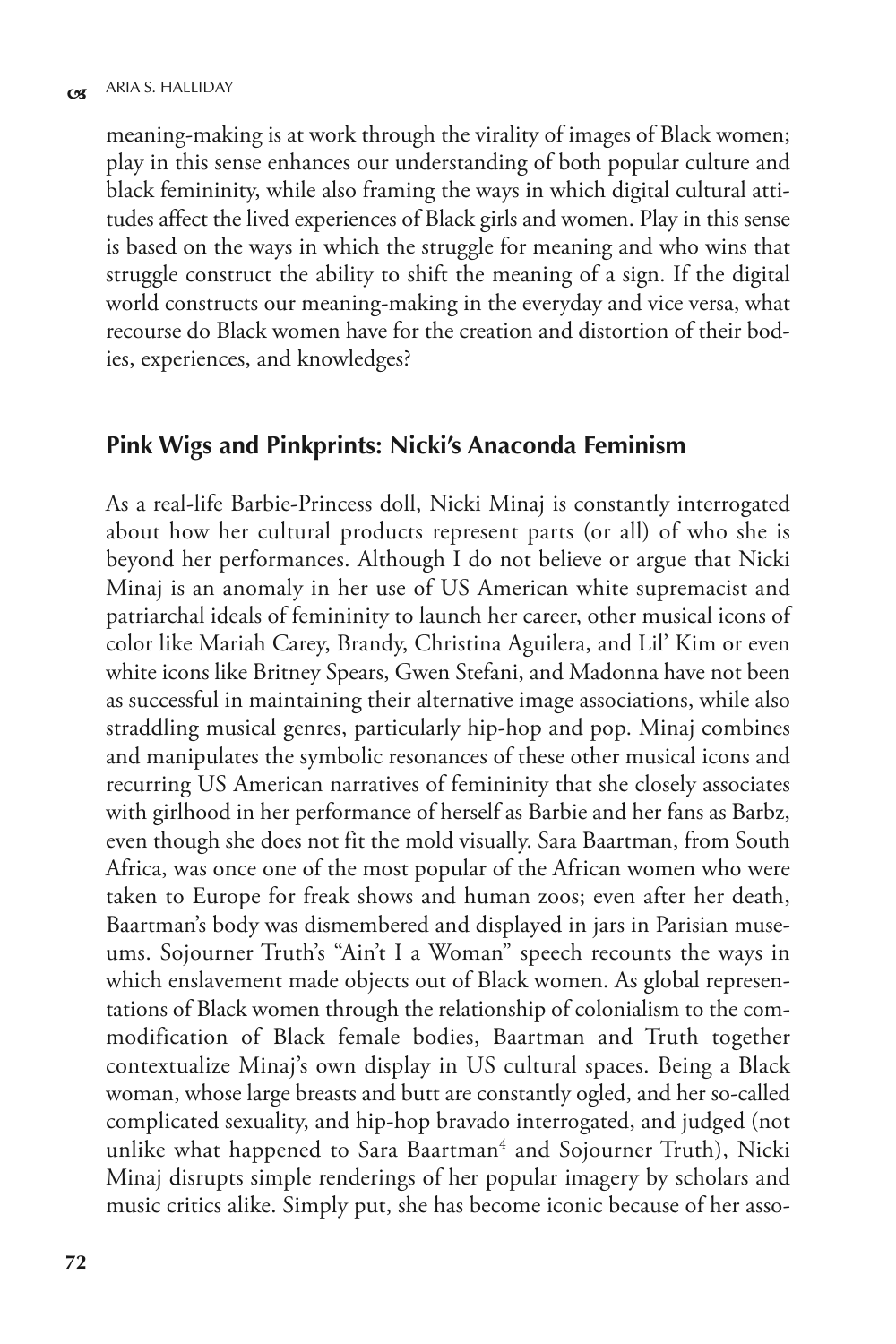ciations with these images and her ability to harness while also affirming their symbolic power.

Like other hip-hop feminist theorists, my construction of anaconda feminism embraces the complicated relationship with the world that Black women inhabit as celebrities who make space for Black women's representation on global capitalist stages.<sup>5</sup> I am concerned with how Minaj and performers like Beyoncé, Alison Hinds, and others in other musical genres, voluntarily inhabit a privileged performative space that capitalizes on their sexual allure even as Black women were sold previously as human chattel on similar stages and in similar near-nothing outfits. Through anaconda feminism, I aim to work through the ways in which Black women of spectacularity—Black women who are situated at the forefront of representation and yet are ogled for the ways in which, given their attitudes, their bodies and performances do not fit normative ideas of femininity—exist to create the popular representation that Black women and girls yearn for while also maintaining the interests of white audiences in neoliberal societies of the twenty-first century. Based on the promotion of Nicki Minaj's song *Anaconda* in 2015, anaconda feminism privileges the knowledges and experiences of Black women, while also working to understand the ways in which sexuality, sexual expression, femininity, gender, and blackness are constructed through popular representations.

As a persona who engages the real and the fantastic, the sexually explicit and the culturally wholesome, Nicki Minaj has emerged as a character who shapes not only Black women's experiences in the hip-hop and music industries but also the lived experiences of Black girlhood through discourses of sexuality, blackness, and femininity in the United States.<sup>6</sup> Aimee Cox (2015) explains that there are four discourses of sexuality that frame how Black girls construct their identities: "sexuality as violence, sexuality as victimization, sexuality as individual morality [and] sexuality as desire" (165). Promoting the heavily silenced discourse of desire, Nicki Minaj affects the ways in which Black women and girls can understand themselves as sexual beings. Minaj's persona via character assemblages and resultant fandom helps construct different symbolic representations of Black femininity, sexuality, and girlhood/womanhood that then shape the cultural attitudes towards Black women and girls in the United States and abroad.

Even as Minaj may provide noteworthy representation for Black women and girls in her current stance as the most popular Black woman rapper since 2005, her following is not only Black women and girls. In 2017, Minaj boasted a following of 20.3 million on Instagram and 19.2 on Twitter, with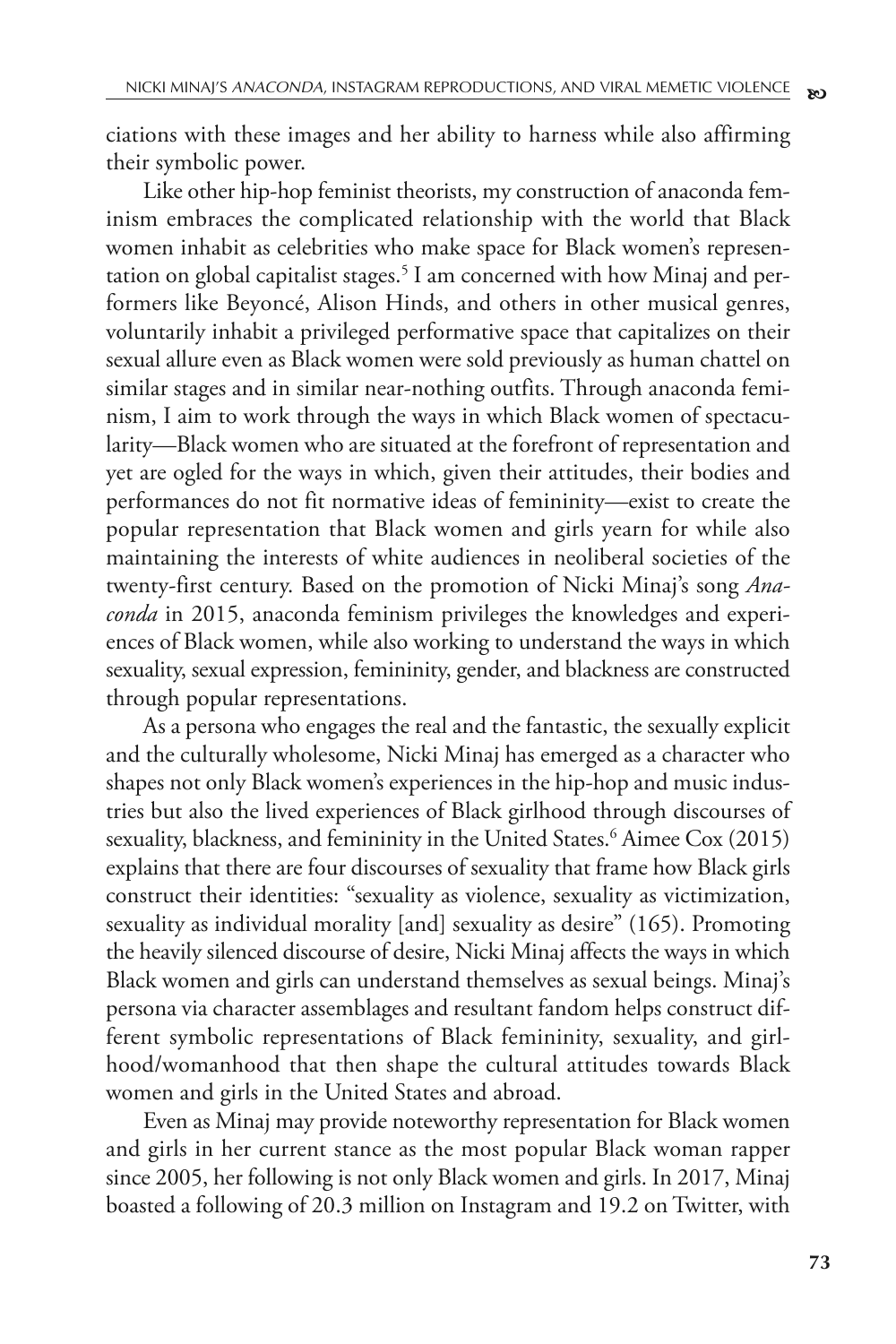a Facebook public figure page toting 42 million likes. Beyond the benefit of having a Black woman in hip-hop spaces, I find that Nicki Minaj's social media popularity is one based in the racist fascination with Black women's bodies. Centering virality in the concept of blackness as spectacularity, Instagram sharing of Nicki Minaj's *Anaconda* cover illustrates how postmodern logics of colorblind racism and postfeminism sustain the spreading of racist imperialist interpretations and uses of Black women's bodies.7 Whether meme creators consider themselves fans or not, the use of Nicki Minaj's body for varying viral images illustrates the ways in which Black women's bodies hold no value in the US cultural imagination; represented by the mutilation of Nicki Minaj's *Anaconda* cover, Black women's bodies in the digital landscape of US social media are always already available means of entertainment and pastiche. In short, through viral Instagram memes, Nicki Minaj's body becomes a fragmented neoliberal commodity that anyone can claim and use as their own—putting their own head or those of animated characters on her body, making shower liners and wearable commodities such as t-shirts with her image, imposing it on famous paintings and popular culture scenes. These instances of memetic creativity use Minaj's body as a joke—a freakishly proportioned mannequin that can cause uproarious laughter. Ultimately, these uses of Minaj's body obliterate her face from her body, visually reifying her butt for viral memetic purposes.<sup>8</sup>

#### **Show Me Your Neoliberal ASSets!**

Thanks to the 19.6 million views within the first 24 hours of the release of the music video, *Anaconda*, Nicki Minaj's butt became the most watched item online. Shortly after her music video went viral, Minaj posted an image of herself on Instagram in which she is squatting backwards in a pink Gstring and bra. She wears blue, white, and pink Jordan sneakers. Her eyes are focused intently on the viewer. As the audience takes in the fullness of her butt, she sees them watching and revels in their awe, pleasure, or discomfort. Above her head are pink words, Nicki Minaj Anaconda, referencing the video she recently released. Within a few weeks, Minaj began reposting memes in which she had been tagged in an attempt to maintain some popular resonance as *Anaconda* became dated in its pop culture context.<sup>9</sup> Although she was amused by some of the images, there were others that she found problematic, as illustrated by a laughing or side-eye emoji. This relationship between Minaj's own image and the subsequent memetic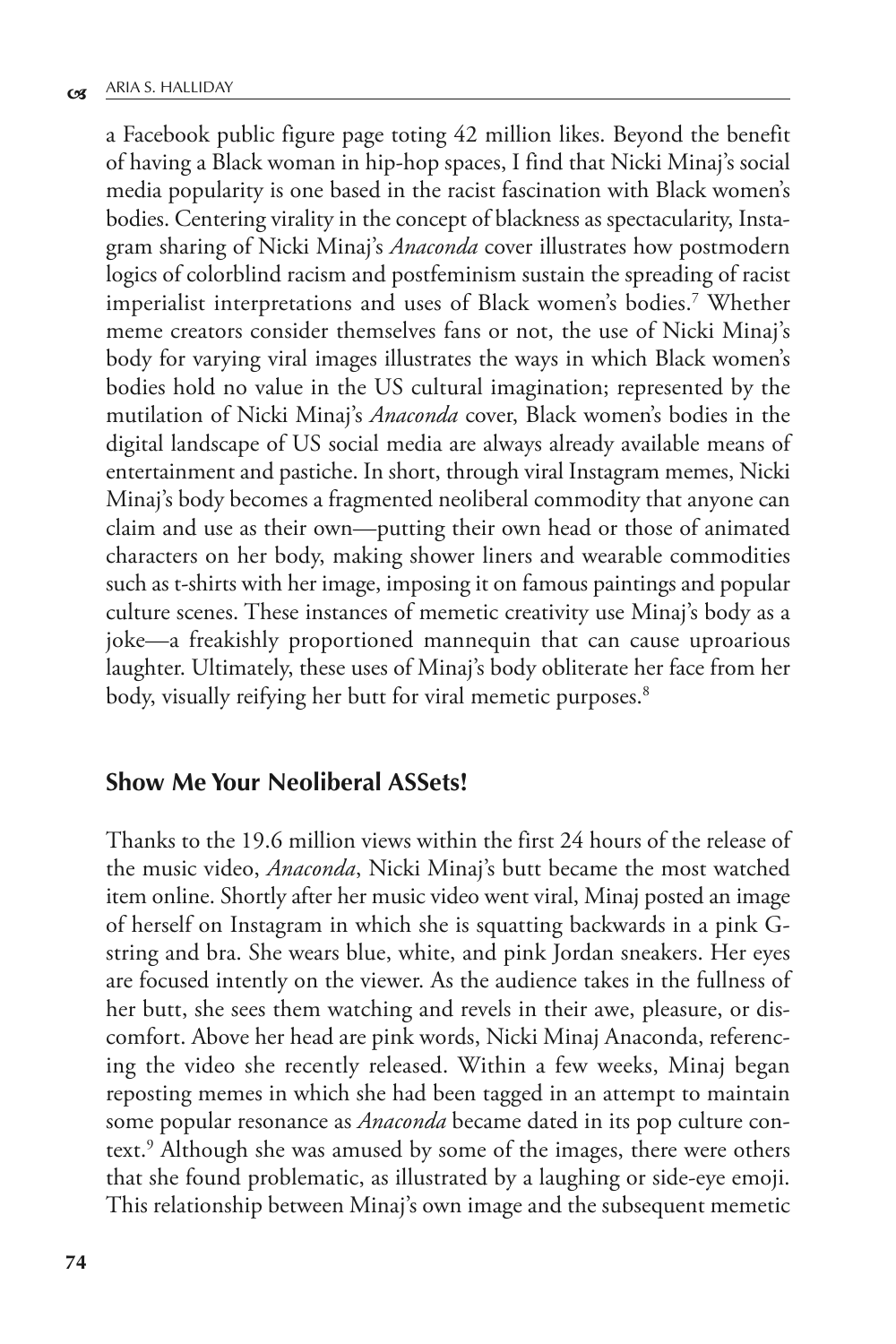reproductions illustrates the relationship between neoliberal consumption in an age of social media—all images posted have the possibility of being used beyond the intention of the initial author. An image's value as a commodity, or its symbolic power on social media, is based on its ability to be used again and again and for a variety of purposes beyond the original context. In this way, Minaj's *Anaconda* promotional picture harnessed historical ideologies of Black women's bodies to make the image viral, thereby creating the boundaries within which her fans and other social media users would apply and exploit her image. By marketing her body as the basis for a discussion of Black women's bodies and sexuality (evidenced by the song and music video), Minaj seemingly emboldened others to use her body for other purposes on social media. These images worked with, for, and against Minaj's original articulation and illustrate not only the potential issues with proliferation of social media images, but also the ways in which the authorial intent and creativity of marginalized groups can be exploited for larger cultural consumption.

While this particular image drew ire and concern from some, Nicki Minaj and her entire career have been built on ideas of spectacularity. Constant scrutinizing of Minaj's body (such as the longstanding discussion on whether her butt is real) in the media and in quotidian conversations addresses the continued symbolic hold of race science and the physical disorder, steatopygia (excessive fat on the buttocks, a condition from which Sara Baartman, described as a Hottentot, was said to have suffered in the eighteenth century) on Black female bodies. The buttocks, in particular, act as a panoptic marker of Black femininity. Black women, like Serena Williams and Josephine Baker, have been marked by the visibility of their buttocks in public spaces as an obsessive desire on the part of white people to control what Nicole Fleetwood (2011) calls "excess flesh" (112). Snorton (2014) likewise confirms my argument that "Minaj's decisions to 'hottentot' herself … cannot be explained as simply the desire to produce herself as commodity" (297) for her audiences. Minaj's blackness and femininity converge at the point of excess—excess flesh and "excess femininity" (Whitney 2012: 141)—creating a fragmentation reminiscent of the Barbie aesthetic she co-opts in her music. Her assets of plasticity, then, push the boundaries of acceptability and therefore allow the symbolic visual manifestation and representation of other sexual possibilities for Black girls and women in the US and abroad.

Despite the inspiration that could be read from Minaj's performance of Black women's sexual desire and agency in the *Anaconda* video and the sub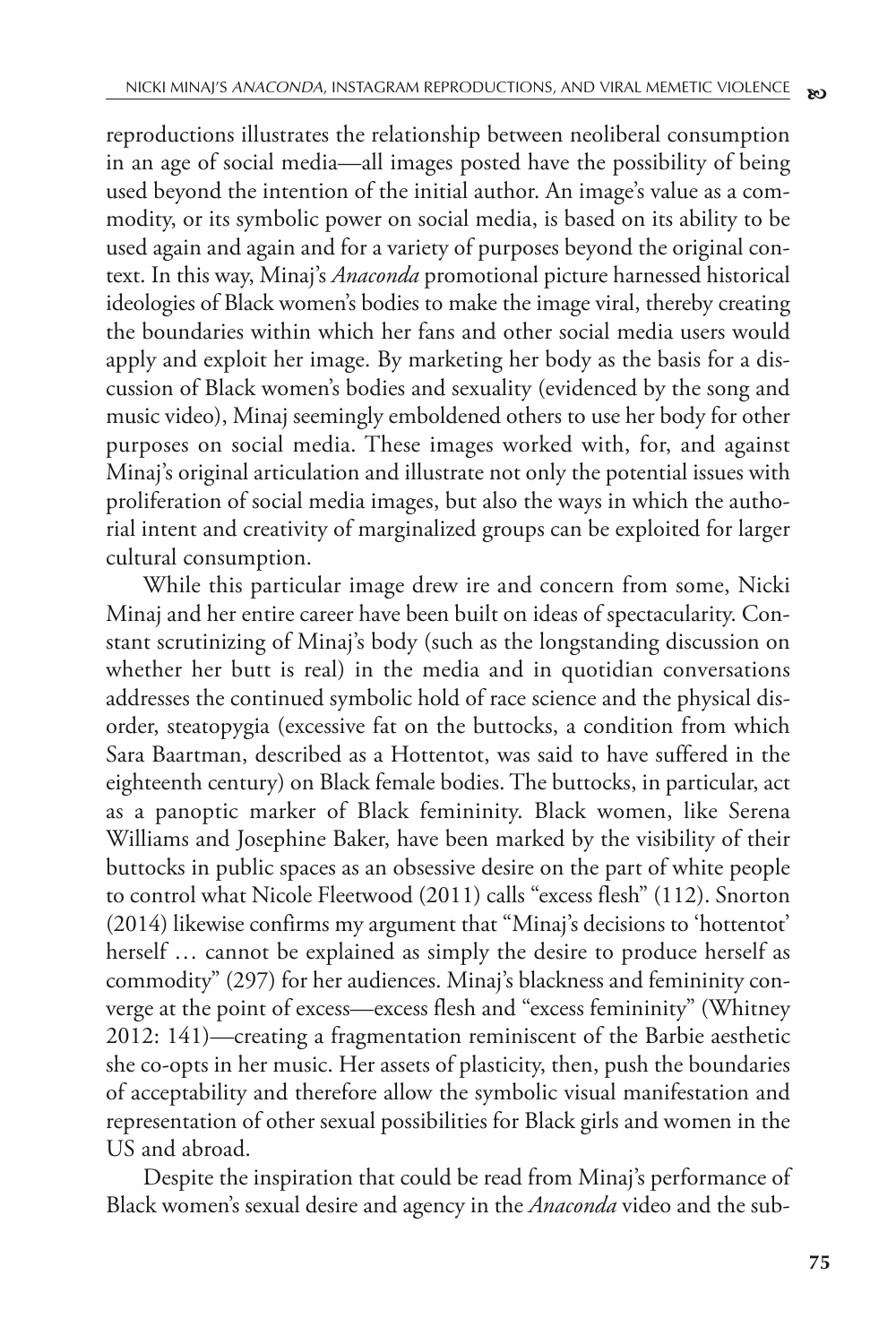sequent images that surfaced to market it, social media used the virality of the spectacle (Nicki Minaj's butt) to re-balance the scales of dominance. Moreover, creating and populating a monstrosity by dismembering Minaj and replacing her head with the head of Drake, Miley Cyrus, Lady Gaga, Kermit the Frog, Patrick Star, and Marge Simpson illustrates the Frankenstein-like fragmentation and cooptation of Black women's bodies that occur in US practices of consumption. Other cooptations show fans firmly grasping Minaj's butt or superimposing her image onto real and imagined monuments like Mt. Rushmore, the Statue of Liberty, and pride rock in *The Lion King*, or simply imposing other characters like SpongeBob SquarePants, who is shown licking her butt.

These acts of dismembering and sexually suggestive impositions are representative of the violence that the US cultural imagination allows against Black women. Alexander Weheliye (2014) explains that the pleasure derived from inflicting violence on bodies based on race distinguishes the full human from the not-quite-human and the nonhuman. The not-quite-human and nonhuman are always available for violence-induced pleasure from others. Rather than physically inflicting violence, as was typical during the enslavement and Jim Crow periods, the pleasure of domination in a social media landscape is enacted upon Nicki Minaj through her technological decapitation. Her beheading is an example of Christina Sharpe's (2009) monstrous intimacies, as "horrors, desires, and positions produced, reproduced, circulated, and transmitted, that are breathed in like air and often unacknowledged to be monstrous" (3). Additionally, the fact that this beheading happened in multiple viral images bolsters the idea that Black women's bodies hold no value on their own; they must be altered until almost unrecognizable to reveal their truly monstrous state. These implications were not lost on Nicki Minaj, particularly when Miley Cyrus superimposed her head on Minaj's body in the *Anaconda* image.

Miley Cyrus's role in this technological beheading cannot be overstated; as a white female musician who has attempted to "blacken" and adultify her pristine Disney girl image and then remove her hypersexual image when no longer useful, Cyrus has constructed her career on Black women's bodies particularly their butts. Miley Cyrus performs her adulthood through appropriating and adorning herself with Black womanhood, a luxury of privilege that Black girls do not have because they are always assumed to be adults. As early as her MTV Video Music Awards performance in August 2013, Cyrus used Black women's butts as prosthetic props. She performed alongside her personal twerk team and smacked her candy striper on the butt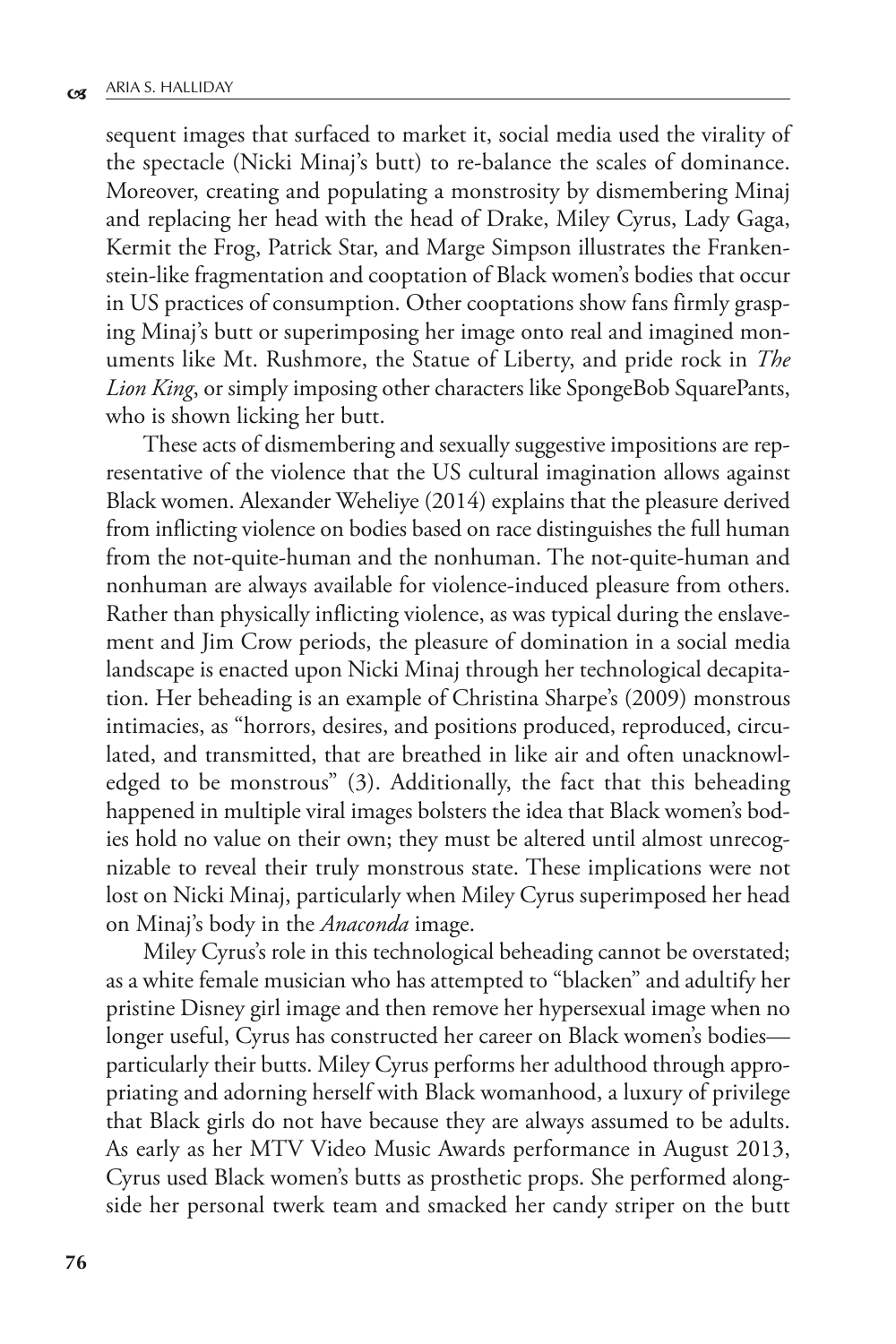before leaving them on rear stage to take what she saw to be her "rightful" place at the front of America's viewing public, simulating having sex with Robin Thicke. Since that performance, Cyrus has continually excavated images from US Black cultural memory and posted pictures and videos of herself as Lil Kim, Kaia (popular for the song *My Neck, My Back*), and as shown, Nicki Minaj.10

Cyrus's beheading of Nicki Minaj was actually the first illustration of "fan art" becoming popular once Cyrus posted it on her Instagram multiple times. Although generally accepting of fans' use of her images, Minaj was particularly perturbed at Cyrus's cooptation of *Anaconda* imagery for fun because of Cyrus's history of using Black cultural productions—particularly Black women in hip-hop spaces—to popularize her own career. Minaj's response on social media and subsequent questioning of Cyrus on stage at the MTV Awards in 2015 resisted Cyrus's desire to "eat the Other" (hooks 1992: 369) to promote herself. The humorous or uncanny use of Minaj's body is reminiscent and symbolic of the ritualistic reification of Black women in the United States since enslavement; bell hooks (1992) theorizes that white people's open declaration of desire for the Other reenacts the process of colonization in what she calls an "imperialist nostalgia" (369). The symbolic power that Minaj harnessed through the *Anaconda* video and use of the *Anaconda* image on her Instagram was commandeered to serve as entertainment for Cyrus and her fans; this appropriation of symbolic power through the beheading of a Black woman's body reconstituted white supremacy in a neoliberal market that counts all money the same. Cyrus's use of Nicki Minaj's *Anaconda* image illustrates what I call celebrity-to-celebrity scrubbing, or the use of another's celebrity status to bolster one's own.

In this way, Cyrus's scrubbing of the *Anaconda* image as a white "Hannaconda" replicated everyday marginalization of Black women's bodies and the cooptation of the hip-hop genre's music and aesthetics in pop and rock music (Kopano and Brown 2014; Hess 2005). This symbolic death of Nicki Minaj because of Cyrus's technological beheading becomes a representation of the erasure of Black people in post-slavery, what Christina Sharpe (2016) calls "the afterlife of property" (15). Digitally and through memetic power, the beheading is a regurgitation of old media representations "made real once again online" (Noble 2018: 32).

Because Black people are overrepresented in the use of social media, Black girls and women witnessed Cyrus's technological hijacking of Minaj's body for enjoyment, as Noliwe Rooks (2014) observed, in the very space that they use to find acceptance, community, and feminist confidence. Bear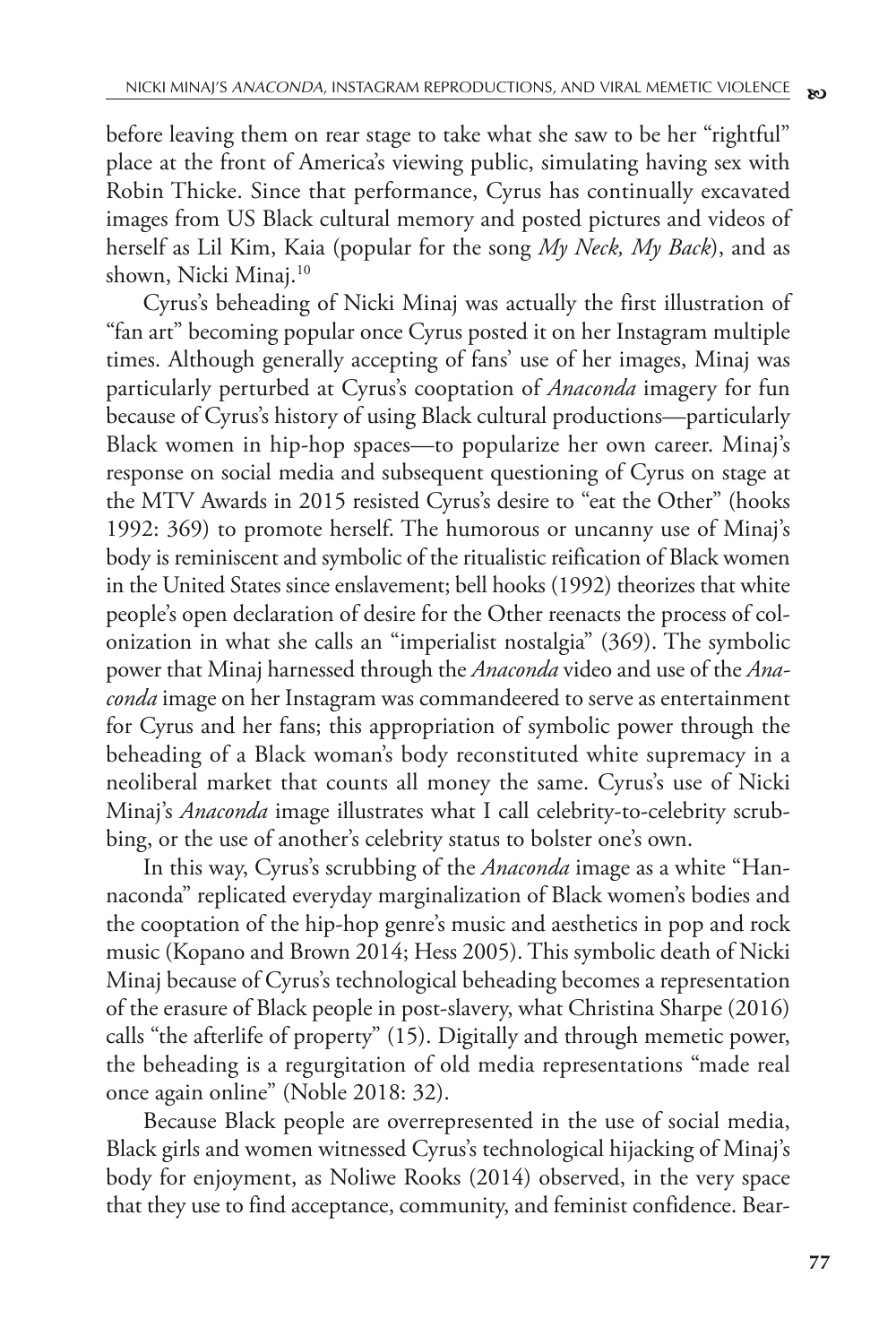ing witness to the symbolic death of the most popular Black woman rapper in the early twenty-first century, like the ritualistic circulation of Black people murdered, symbolically and psychologically disrupts the space of humanity that Black people carve for themselves. Inundated with symbolic and actual deaths, Black women and girls are therefore encouraged to embrace the fragility of life, the inability to cast themselves as human and deserving of nonpatriarchal or racist love, and the regularity of state-sanctioned trauma. Despite how notably we might understand Minaj's image to be in popular culture because of its own viral qualities, we must remember Stuart Hall's words: we cannot escape from representation, and in this case cooptation, in a capitalist society built on the physical and symbolic labor of Black women and girls.

#### **Conclusion**

Although the US as a neoliberal, postracial society promotes the idea that money makes us all equal and, therefore, that Miley Cyrus's hyperracialized stunts are just fun and games, we must remember how the histories of subjugation, degradation, and subsequent stereotyping of Black women affect how Black women's bodies are made visible, invisible, and hypervisible in the media and online. Janell Hobson (2012) hails us to see how the "raced and gendered meanings" present on social media "support ideologies of dominance, privilege, and power" (8) for particular bodies. This struggle for meaning on social media platforms and in the media overall maintains the legacies of violence against Black women for capitalist gain and white enjoyment. In this way, Sara Baartman's life and posthumous dismemberment continues to haunt us in the US visual landscape because we have not come to terms with the symbolic power of her physical fragmentation and ideological demonization. Baartman's physical and symbolic presence in the global cultural imagination create, maintain, and restrict the possibilities for Black women's cultural production in popular and social media cultures.

Our viral meme culture, today, illustrates how symbols continue to position Black women's bodies as always already available to be the freaks in social media freak shows. Representing the monstrosity, the caricature, the stereotype, Black women's representation digitally directly influences and is influenced by their experiences beyond social media. The imposition of sexual encounters and the beheading of Nicki Minaj's *Anaconda* single art is representative of the ways in which Black women's and girls' bodies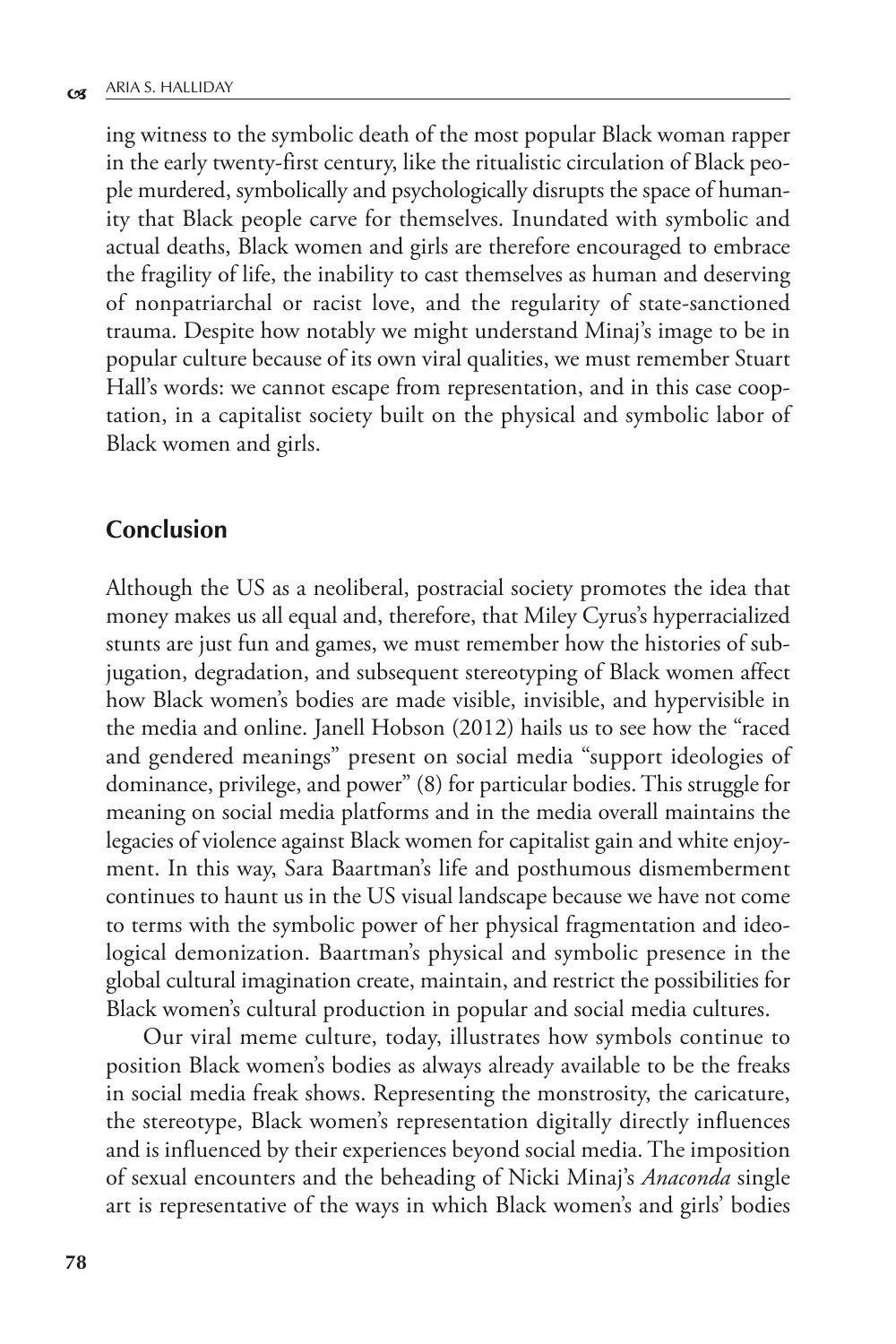are castigated outside of digital platforms. In everyday interactions, as well, we have witnessed with shocking regularity how Black female bodies are defiled for what seems like the enjoyment of citizens and police officers alike. From Charnesia Corley who was subjected to a cavity search in a public parking lot and Renisha McBride who was shot in the head as she asked for help after a car accident to Sandra Bland who died mysteriously in police custody after a traffic stop turned into an arrest and the 14-year old girl who was body-slammed by a police officer leaving a pool in McKinney, TX, Black girls and women are subject to being searched, assaulted, and violently attacked. The murder of Nia Wilson by a white civilian man in July 2018, too, illustrates the ways in which Black girls and women are subjected to violence for simply existing. For and with Black girls and women, our politics digitally, in the classroom, and in the everyday must engage critically with ideas of sexual pleasure and agency, while also recognizing the symbolic erasure and degradation of Black female bodies on our social media platforms at the behest of neoliberal white everyday supremacist modes of domination.

**ARIA S. HALLIDAY** is Assistant Professor in Women's Studies at the University of New Hampshire. In her research, she explores contemporary U.S. and Caribbean representations of Black women and girls in the twentieth and twenty-first centuries. She specializes in representations created by Black women and girls that influence ideas of race, gender, sexuality, and consumerism in popular culture. Her work has appeared recently in *Departures in Critical Qualitative Research* (2017) *and Journal of African American History* (2018) and is forthcoming in 2019 in *Palimpsest* and an edited volume, *Infrastructures of African American Print*, edited by Brigitte Felder and Jonathan Senchyne. Email: aria.halliday@unh.edu.

### **Acknowledgment**

My thanks to Dr. Victoria Cann for her help in preparing this article for publication.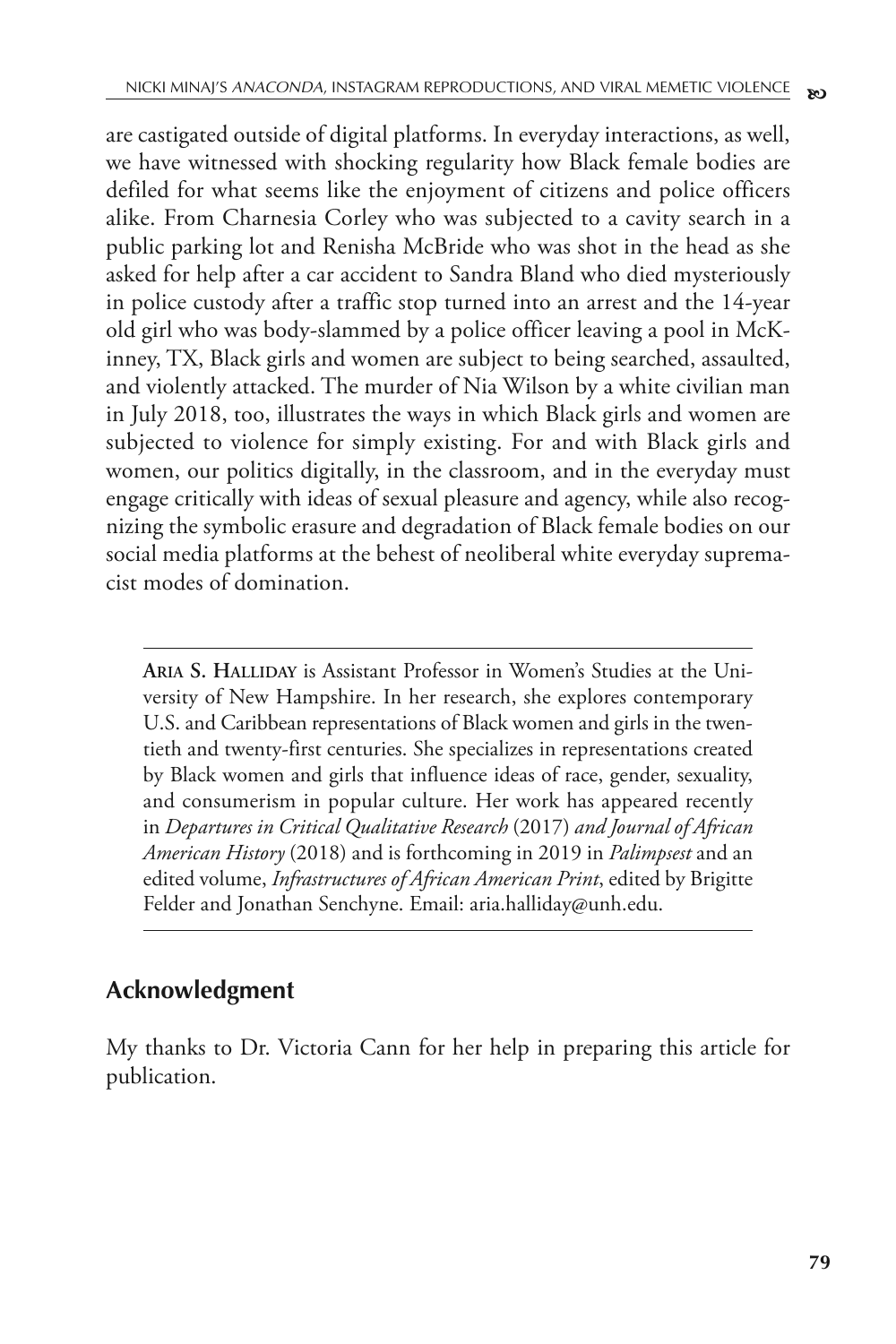#### **Notes**

- 1. I prefer to use the initial capital on Black since the word applies to a cultural group like Asian or Latino.
- 2. Kyra Gaunt (2015) engages with the value of Black girls' bodies online in relation to twerking videos. See her TedTalk on Black girls' net worth.
- 3. Although he did not discuss minority groups in his theory, Pierre Bourdieu has long been used to engage with media representations of racial and sexual minorities. See Paul Venzo and Kristy Hess (2013) for more on symbolic violence and gay advocacy.
- 4. See Nicole Fleetwood (2011) for more on Baartman and the cultural resonances of her story in the US and globally. Jaime Schultz (2005) furthers explains Baartman's legacy in her biography of Serena Williams as a Black woman athlete.
- 5. See Aisha Durham et al. (2013) and Treva Lindsey (2015) for more on hip-hop feminism, and Whitney Peoples (2008) for the ways in which hip-hop feminism grows from and beyond Black feminist theorizing and hip-hop culture.
- 6. Intentionally, I do not read Minaj's performances as representative of who Onika Maraj is off stage. I contextualize her persona—Nicki Minaj—as an avatar and therefore a constructed representation for consumption. See Uri McMillan (2015) for more on avatars and performances of Black women performers.
- 7. Sarah Projanksy (2014) further theorizes celebrity and spectacularity through the lens of girls who disrupt traditional notions of white celebrity.
- 8. See https://www.instagram.com/p/q1ZNUCL8do/?utm\_source=ig\_share\_sheet&igshid= 1oxjvs9clbaxl
- 9. This act of reposting on social media platforms, principally Instagram, illustrates celebrity involvement with their fan base. Through the sharing of fan art or photos, most celebrities gain followers and therefore influence through the semblance of social intimacy with their fans as friends. These parasocial interactions online allow fans to have access to levels of intimacy with celebrities that were previously impossible. See David Giles (2002) and Alice Marwick (2015) for more on parasocial interactions and the semblance of intimacy on social media platforms.
- 10. See https://www.instagram.com/p/riQWLlr8bb/?utm\_source=ig\_share\_sheet&igshid= 1l1alwethwhjf

#### **References**

- Bourdieu, Pierre. 1993. *The Field of Cultural Production*. New York: Columbia University Press.
- Collins, Patricia Hill. 1990. *Black Feminist Thought: Knowledge, Consciousness, and the Politics of Empowerment*. New York: Routledge.
- Cox, Aimee Meredith. 2015. *Shapeshifters: Black Girls and the Choreography of Citizenship*. Durham: Duke University Press.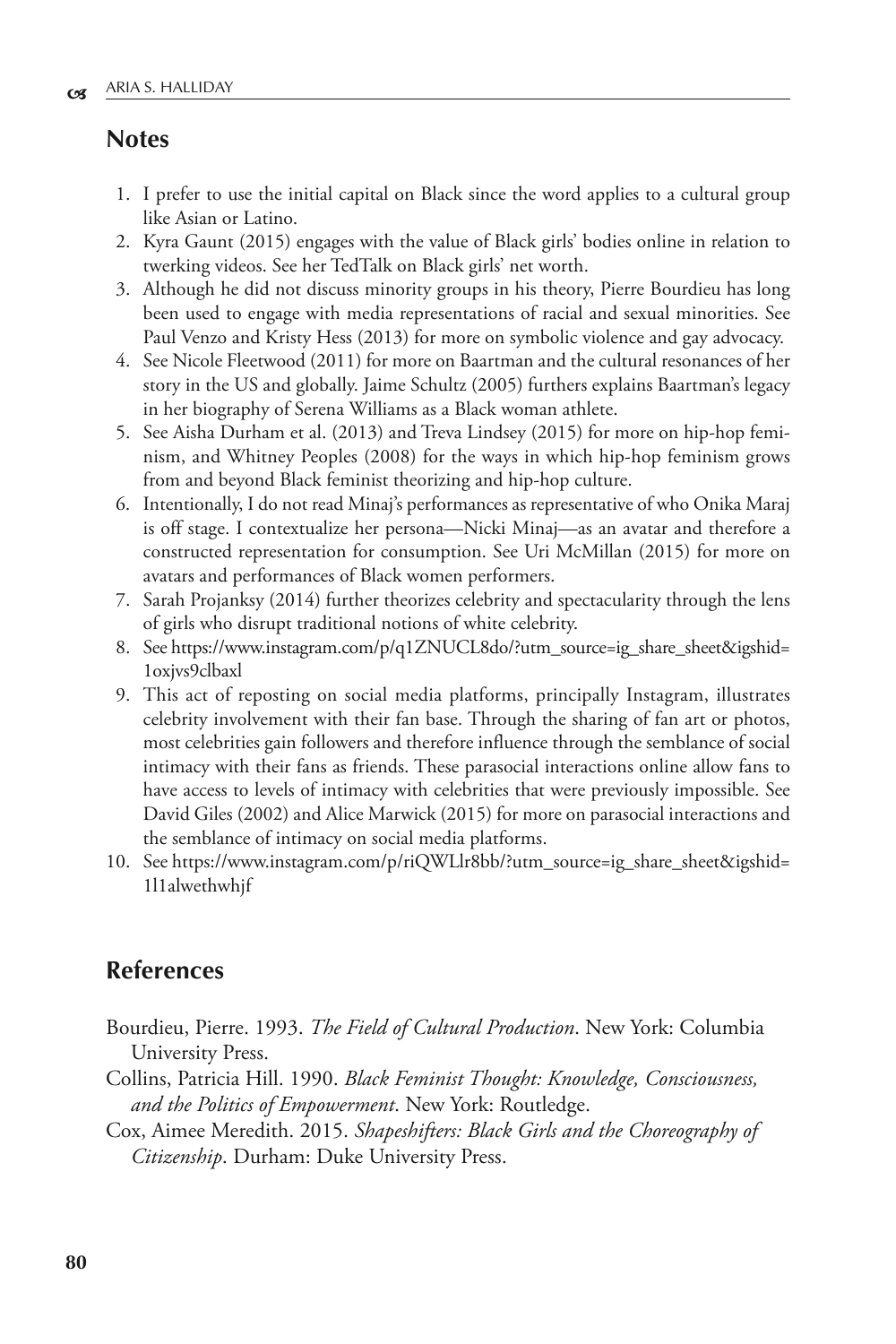- Derrida, Jacques. 1988. "Structure, Sign and Play in the Discourse of the Human Sciences." In *Modern Criticism and Theory: A Reader*, ed. David Lodge and Nigel Wood, 88–103. New York: Pearson.
- Durham, Aisha, Brittney C. Cooper, and Susana M. Morris. 2013. "The Stage Hip-Hop Feminism Built: A New Directions Essay." *Signs* 38 (3): 721–737. https://doi.org/10.1086/668843
- Fleetwood, Nicole. 2011. *Troubling Vision: Performance, Visuality, and Blackness*. Chicago: University of Chicago Press.
- Giles, David. 2002. "Parasocial Interaction: A Review of the Literature and a Model for Future Research." *Media Psychology* 4 (1): 279–305. https://doi.org/ 10.1207/S1532785XMEP0403\_04
- Halliday, Aria. 2017. "Envisioning Black Girl Futures: Nicki Minaj's Anaconda Feminism and New Understandings of Black Girl Sexuality in Popular Culture." *Departures in Critical Qualitative Research* 6 (3): 65–77. https:// doi.org/10.1525/dcqr.2017.6.3.65
- Hall, Stuart. 1992. "What Is This 'Black' in Black Popular Culture?" In *Black Popular Culture*, ed. Gina Dent, 21–33. Seattle: Bay Press.
- Hall, Stuart. [1982]1998. "The Rediscovery of 'Ideology'." In *Literary Theory: An Anthology*, ed. Julie Rivkin and Michael Ryan, 1050–1063. Malden, UK: Blackwell.
- Hess, Mickey. 2005. "Hip-Hop Realness and the White Performer." *Critical Studies in Media Communication* 22 (5): 372–389. https://doi.org/10.1080/ 07393180500342878
- Hobson, Janell. 2012. *Body as Evidence: Mediating Race, Globalizing Gender*. Albany, NY: SUNY Press.
- hooks, bell. 1992. *Black Looks: Race and Representation*. Boston: South End Press.
- Jackson, Lauren Michele. 2017. "We Need to Talk About Digital Blackface in GIFs." *Teen Vogue*, 2 August.
- Kanai, Akane. 2016. "Sociality and Classification: Reading Gender, Race, and Class in a Humorous Meme." *Social Media + Society* 2 (4): 1–12. https://doi.org/10.1177/2056305116672884
- Kopano, Baruti N., and Tamara Lizette Brown. 2014. *Soul Thieves: The Appropriation and Misrepresentation of African American Popular Culture*. New York: Palgrave Macmillan.
- Lindsey, Treva B. 2015. "Let Me Blow Your Mind: Hip Hop Feminist Futures in Theory and Praxis." *Urban Education* 50 (1): 52–77. https://doi.org/10.1177/0042085914563184
- Marwick, Alice. 2015. "Instafame: Luxury Selfies in the Attention Economy." *Public Culture* 27 (1): 137–160. https://doi.org/10.1215/08992363-2798379
- McMillan, Uri. 2015. *Embodied Avatars: Genealogies of Black Feminist Art and Performance*. New York: New York University Press.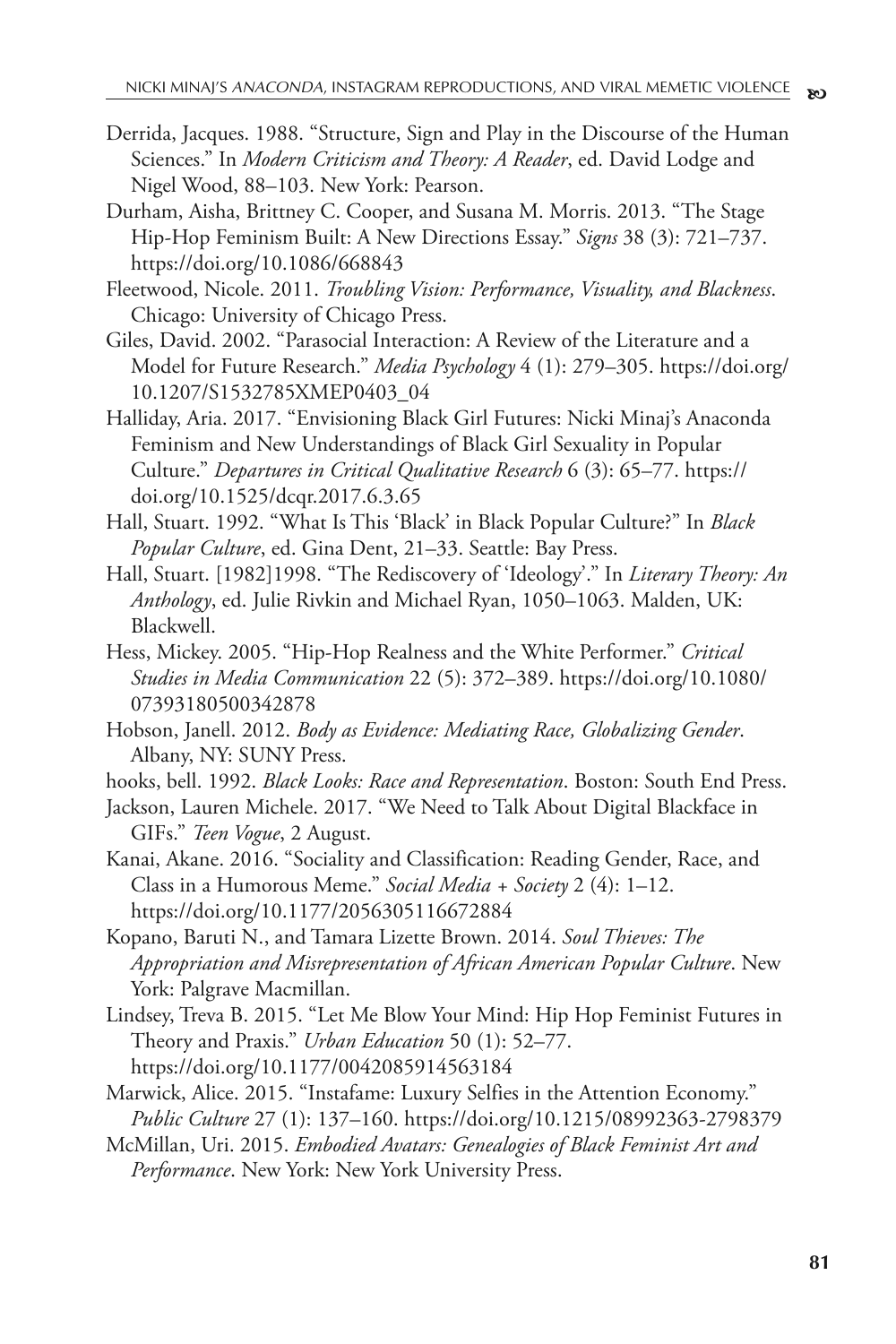Mirzoeff, Nicholas. 2011. *The Right to Look: A Counterhistory of Visuality*. Durham, NC: Duke University Press.

Nakamura, Lisa. 2014. "'I WILL DO EVERYthing That Am Asked': Scambaiting, Digital Show-Space, and the Racial Violence of Social Media." *Journal of Visual Culture* 13 (3): 257–274. https://doi.org/10.1177/1470412914546845

Ngai, Sianne. 2005. *Ugly Feelings*. Cambridge, MA: Harvard University Press.

Noble, Safiya. 2018. *Algorithms of Oppression: How Search Engines Reinforce Racism*. New York: NYU Press.

Peoples, Whitney A. 2008. "'Under Construction': Identifying Foundations of Hip-Hop Feminism and Exploring Bridges between Black Second-Wave and Hip-Hop Feminisms." *Meridians* 8 (1): 19–52. https://www-jstor-org. libproxy.unh.edu/stable/40338910

Poole, Deborah. 1997. *Vision, Race, and Modernity: A Visual Economy of the Andean Image World*. Princeton: Princeton University Press.

- Projansky, Sarah. 2014. *Spectacular Girls: Media Fascination and Celebrity Culture*. New York: NYU Press.
- Rooks, Noliwe. 2014. "Black Women's Status Update." *The Chronicle of Higher Education*, 26 June.
- Schultz, Jaime. 2005. "Reading the Catsuit: Serena Williams and the Production of Blackness at the 2002 U.S. Open." *Journal of Sport and Social Issues* 29 (3): 338–357. https://doi.org/10.1177/0193723505276230

Sharpe, Christina. 2009. *Monstrous Intimacies: Making Post-Slavery Subjects*. Durham, NC: Duke University Press.

Sharpe, Christina. 2016. *In the Wake: On Blackness and Being*. Durham, NC: Duke University Press.

Shifman, Limor. 2014. "The Cultural Logic of Photo-Based Meme Genres." *Journal of Visual Culture* 13 (3): 340–358. https://doi.org/10.1177/ 1470412914546577

Snorton, C. Riley. 2014. "On the Question of 'Who's Out in Hip Hop.'" *Souls* 16 (3/4): 283–302. https://doi.org/10.1080/10999949.2014.968974

Storey, John. 2009. *Cultural Theory and Popular Culture*. New York: Routledge.

Tuchman, Gaye. 1978. "The Symbolic Annihilation of Women by the Mass Media." In *Hearth and Home: Images of Women in the Mass Media*, ed. Gaye Tuchman, Arlene Kaplan Daniels and James Benet, 3–38. New York: Oxford University Press.

Venzo, Paul, and Kristy Hess. 2013. "'Honk Against Homophobia': Rethinking Relations Between Media and Sexual Minorities." *Journal of Homosexuality* 60 (11): 1539–1556. https://doi.org/10.1080/00918369.2013.824318

Weheliye, Alexander G. 2014. *Habeas Viscus: Racializing Assemblages, Biopolitics, and Black Feminist Theories of the Human*. Durham, NC: Duke University Press.